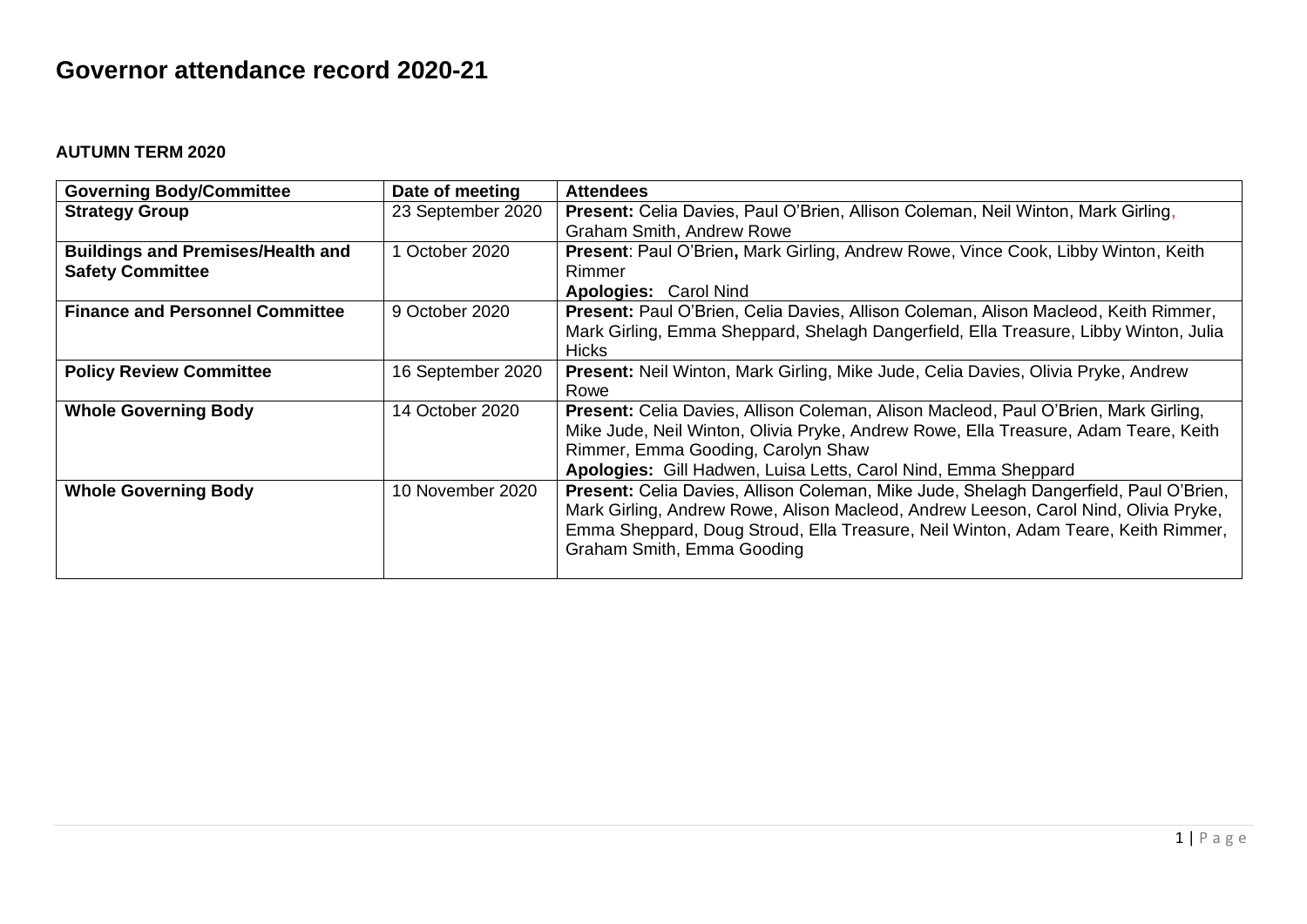## **SPRING TERM 2021**

| <b>Governing Body/Committee</b>          | Date of meeting  | <b>Attendees</b>                                                                       |
|------------------------------------------|------------------|----------------------------------------------------------------------------------------|
| <b>Strategy Group</b>                    | 13 January 2021  | Present: Celia Davies, Mark Girling, Allison Coleman, Paul O'Brien, Neil Winton,       |
|                                          |                  | Andrew Rowe                                                                            |
| <b>Buildings and Premises/Health and</b> | 21 January 2021  | Present: Paul O'Brien, Mark Girling, Andrew Rowe, Vince Cook, Libby Winton, Keith      |
| <b>Safety Committee</b>                  |                  | Rimmer, Doug Stroud                                                                    |
|                                          |                  | <b>Apologies: Carol Nind</b>                                                           |
| <b>Finance and Personnel Committee</b>   | 29 January 2021  | Present: Paul O'Brien, Celia Davies, Allison Coleman, Alison Macleod, Keith Rimmer,    |
|                                          |                  | Mark Girling, Shelagh Dangerfield, Libby Winton, Julia Hicks                           |
|                                          |                  | <b>Apologies: Emma Sheppard</b>                                                        |
| <b>Finance and Personnel Committee</b>   | 12 March 2021 or | Present: Paul O'Brien, Celia Davies, Allison Coleman, Keith Rimmer, Mark Girling,      |
|                                          | 19 March 2021    | Emma Sheppard, Shelagh Dangerfield, Libby Winton                                       |
|                                          |                  | Apologies: Alison Macleod, Ella Treasure                                               |
| <b>Policy Review Committee</b>           | 25 February 2021 | Present: Neil Winton, Mark Girling, Celia Davies, Andrew Rowe, Mike Jude, Andrew       |
|                                          |                  | Leeson, Olivia Pryke                                                                   |
| <b>Whole Governing Body</b>              | 9 February 2021  | Present: Allison Coleman, Celia Davies, Carol Nind, Mark Girling, Paul O'Brien, Andrew |
|                                          |                  | Rowe, Adam Teare, Keith Rimmer, Mike Jude, Shelagh Dangerfield, Neil Winton, Andy      |
|                                          |                  | Leeson, Alison Macloed, Olivia Pryke, Emma Sheppard, Doug Stroud, Ella Treasure,       |
|                                          |                  | Katrina Livingstone                                                                    |
| <b>Whole Governing Body</b>              | 24 March 2021    | Present: Allison Coleman, Shelagh Dangerfield, Celia Davies, Mark Girling, Mike Jude,  |
|                                          |                  | Andrew Leeson, Alison Macleod, Carol Nind, Paul O'Brien, Olivia Pryke, Andrew Rowe,    |
|                                          |                  | Emma Sheppard, Doug Stroud, Adam Teare, Ella Treasure, Neil Winton, Keith Rimmer       |
|                                          |                  | <b>Apologies: Graham Smith</b>                                                         |